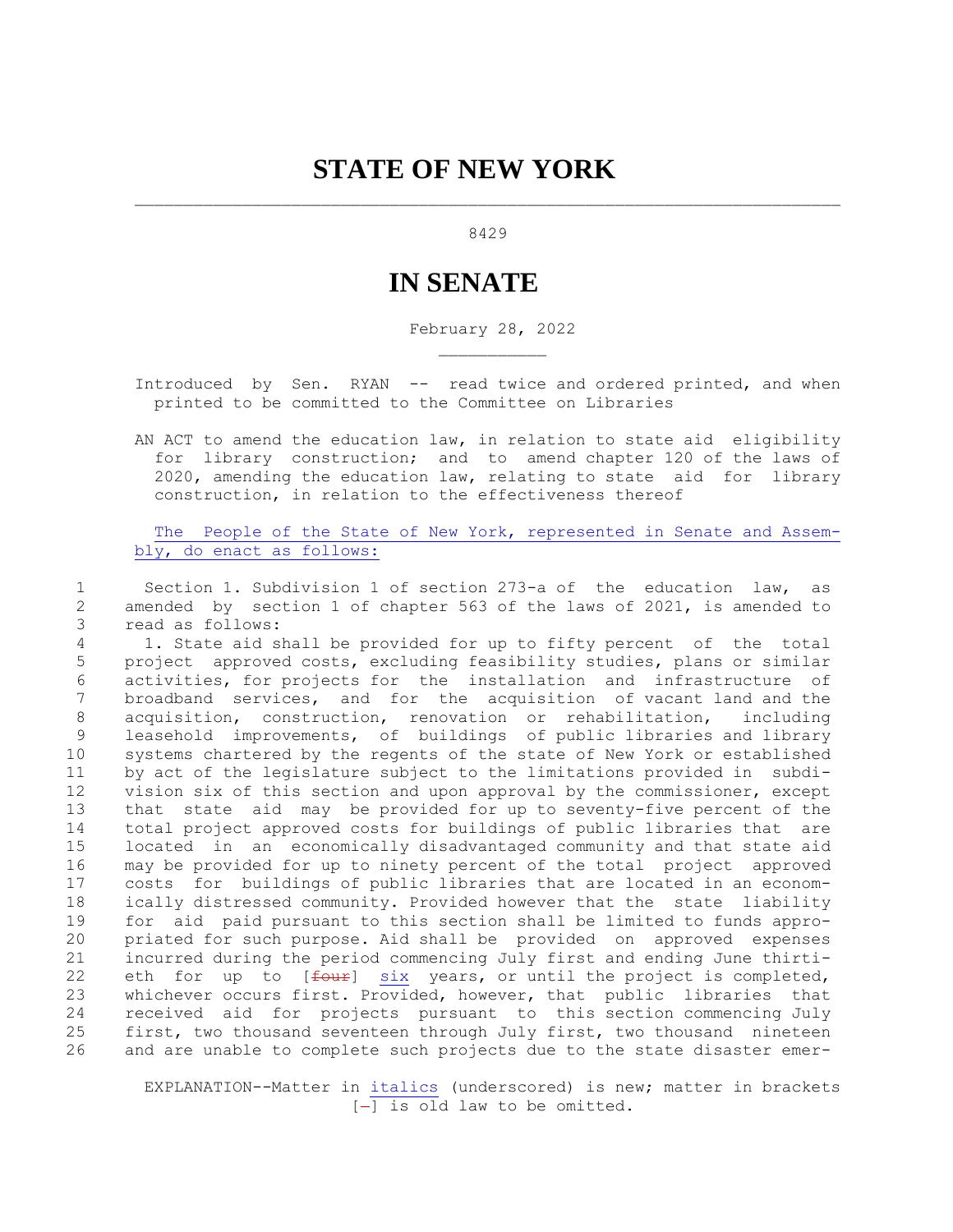## S. 8429 2

 1 gency declared pursuant to executive order number two hundred two of two 2 thousand twenty, as amended, shall be provided an additional twelve 3 months from the statutory project end date to complete such projects. 4 Fifty percent of such aid shall be payable to each system or library 5 upon approval of the application by the department. Forty percent of 6 such aid shall be payable in the next state fiscal year. The remaining 7 ten percent shall be payable upon project completion.

 8 § 2. Subdivision 1 of section 273-a of the education law, as amended 9 by section 2 of chapter 563 of the laws of 2021, is amended to read as 10 follows:

11 1. State aid shall be provided for up to fifty percent of the total 12 project approved costs, excluding feasibility studies, plans or similar 13 activities, for projects for the installation and infrastructure of 14 broadband services, and for the acquisition of vacant land and the 15 acquisition, construction, renovation or rehabilitation, including 16 leasehold improvements, of buildings of public libraries and library 17 systems chartered by the regents of the state of New York or established 18 by act of the legislature subject to the limitations provided in subdi-19 vision six of this section and upon approval by the commissioner, except 20 that state aid may be provided for up to seventy-five percent of the 21 total project approved costs for buildings of public libraries that are 22 located in an economically disadvantaged community and that state aid 23 may be provided for up to ninety percent of the total project approved 24 costs for buildings of public libraries that are located in an econom-25 ically distressed community. Provided however that the state liability 26 for aid paid pursuant to this section shall be limited to funds appro-27 priated for such purpose. Aid shall be provided on approved expenses 28 incurred during the period commencing July first and ending June thirti-29 eth for up to  $[$ <del>four</del>] six years, or until the project is completed, 30 whichever occurs first. Fifty percent of such aid shall be payable to 31 each system or library upon approval of the application by the depart-32 ment. Forty percent of such aid shall be payable in the next state 33 fiscal year. The remaining ten percent shall be payable upon project 34 completion.

35 § 3. Section 2 of chapter 120 of the laws of 2020, amending the educa-36 tion law, relating to state aid for library construction, is amended to 37 read as follows:

38 § 2. This act shall take effect immediately and shall expire and be 39 deemed repealed July 1, [2023] 2024; provided, however, that the amend-40 ments to subdivision 1 of section 273-a of the education law made by 41 section one of this act shall not affect the expiration of such section 42 and shall be deemed to expire therewith.

43 § 4. This act shall take effect immediately; provided, that the amend-44 ments to subdivision 1 of section 273-a of the education law made by 45 section one of this act shall be subject to the expiration and reversion 46 of such subdivision pursuant to section 2 of chapter 120 of the laws of 47 2020, as amended, when upon such date the provisions of section two of 48 this act shall take effect; and provided, further, that the amendments 49 to subdivision 1 of section 273-a of the education law made by sections